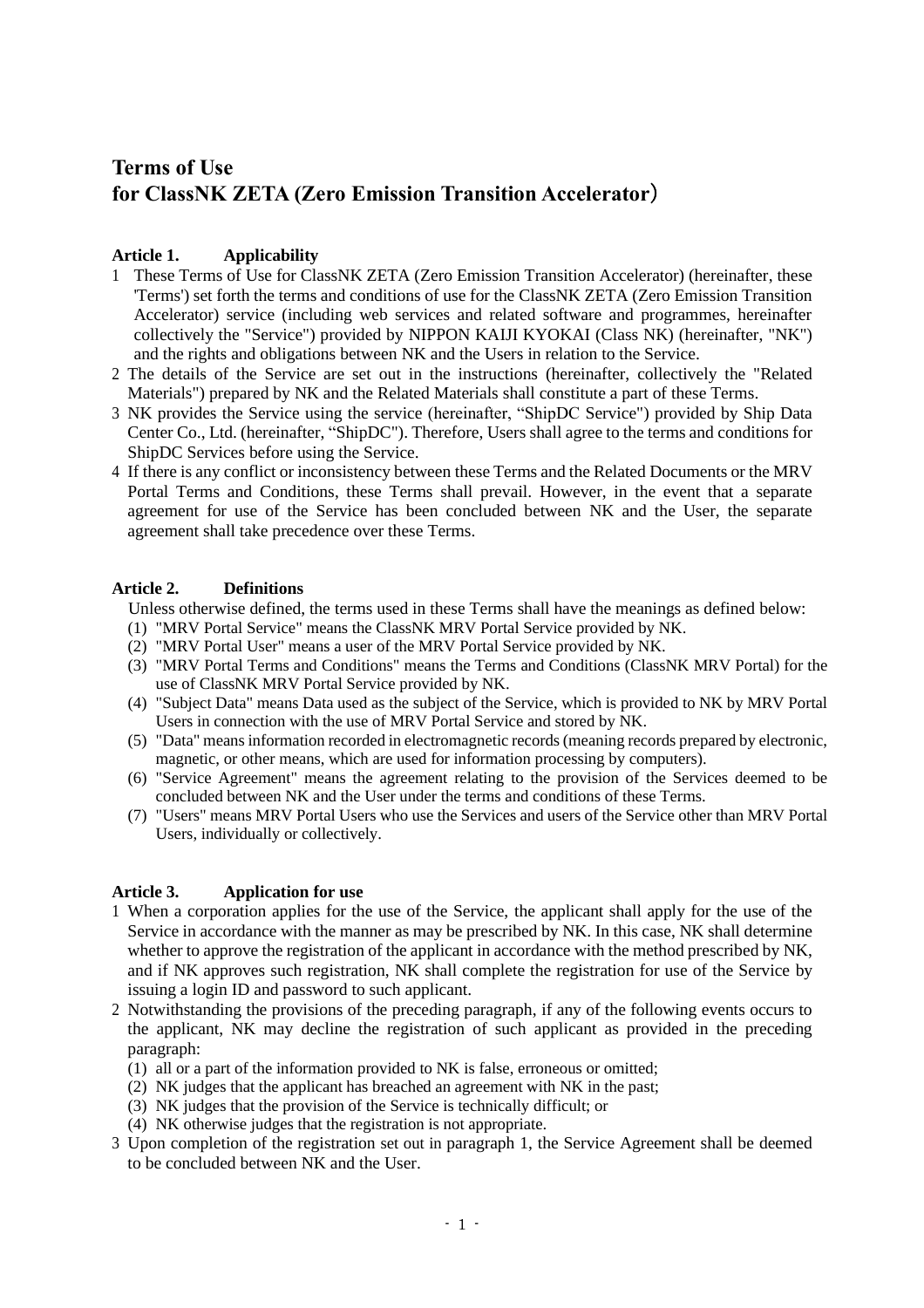- 4 If there are any changes to the information provided in the application for use, the User shall promptly notify NK of such change in the manner prescribed by NK.
- 5 NK shall not be liable for any damages, losses, or expenses, etc. (including reasonable attorney's fees, hereinafter collectively "Damages, etc.") incurred by any applicants or Users due to any action taken by NK pursuant to this Article or User's failure to follow the procedures for change as specified in the preceding paragraph.

## **Article 4. Content of the Service**

NK shall provide the Service in accordance with these Terms and in a manner prescribed by NK.

#### **Article 5. Period of use**

- 1 The period of use of the Service shall be the period set forth at the time of the registration for use. Provided, however, that unless the User indicates otherwise at least one month prior to the expiration date of the Service in the manner prescribed by NK, the Service Agreement shall be renewed under the same terms and conditions and for the same period of time, and the same shall apply thereafter.
- 2 NK may change the type, content, fees, and other details of the Service Agreement after renewal by notifying the User of the changes to the Service Agreement at least one month prior to the expiration date of the Service.

## **Article 6. License to use the Service and Intellectual Property Rights**

- 1 NK hereby grants to the User a non-exclusive, non-sublicensable and non-transferable license to use the Service during the period of use of the Service in accordance with the terms set out in these Terms.
- 2 Any and all copyrights, patent rights, utility model rights, design rights, trademark rights and other intellectual property rights (including rights to obtain or to apply for registration of those rights, hereinafter "Intellectual Property Rights") related to the Service, Related Materials, and any results obtained from the provision of the Service (including monitoring results, analysis results, reports, etc. obtained by using the Service, hereinafter "Analysis Results") and all other rights related to the Service shall belong to NK or its licensor. The granting a license to use the Services shall not constitute assignment, transferal or granting a license of the Intellectual Property Rights related to the Services owned by NK or its licensor.

#### **Article 7. Terms of use of the Service**

- 1 The Service is provided for the User's own business use, and the User shall not sell, transfer, rent, license the Service to any third party, nor otherwise use the Service for commercial purposes.
- 2 The User is entitled to use the Analysis Results obtained by using the Service for their own business purposes. Provided, however, that the User shall not sell, transfer, rent, license, disclose, or provide Analysis Results to any third party without the consent of NK.

#### **Article 8. Terms of use of the Service by User other than MRV Portal User**

- 1 The User other than MRV Portal Users may use the Service with respect to Subject Data provided by MRV Portal User only with the permission of such MRV Portal User in accordance with the method prescribed by NK.
- 2 The User other than MRV Portal Users shall not disclose or provide Subject Data provided by MRV Portal User and the Analysis Results thereof to any third parties unless otherwise approved by such MRV Portal User.
- 3 The User other than MRV Portal Users shall accept that in the event that the use of the Service by a MRV Portal User is suspended or terminated for any reason whatsoever, such User shall not be able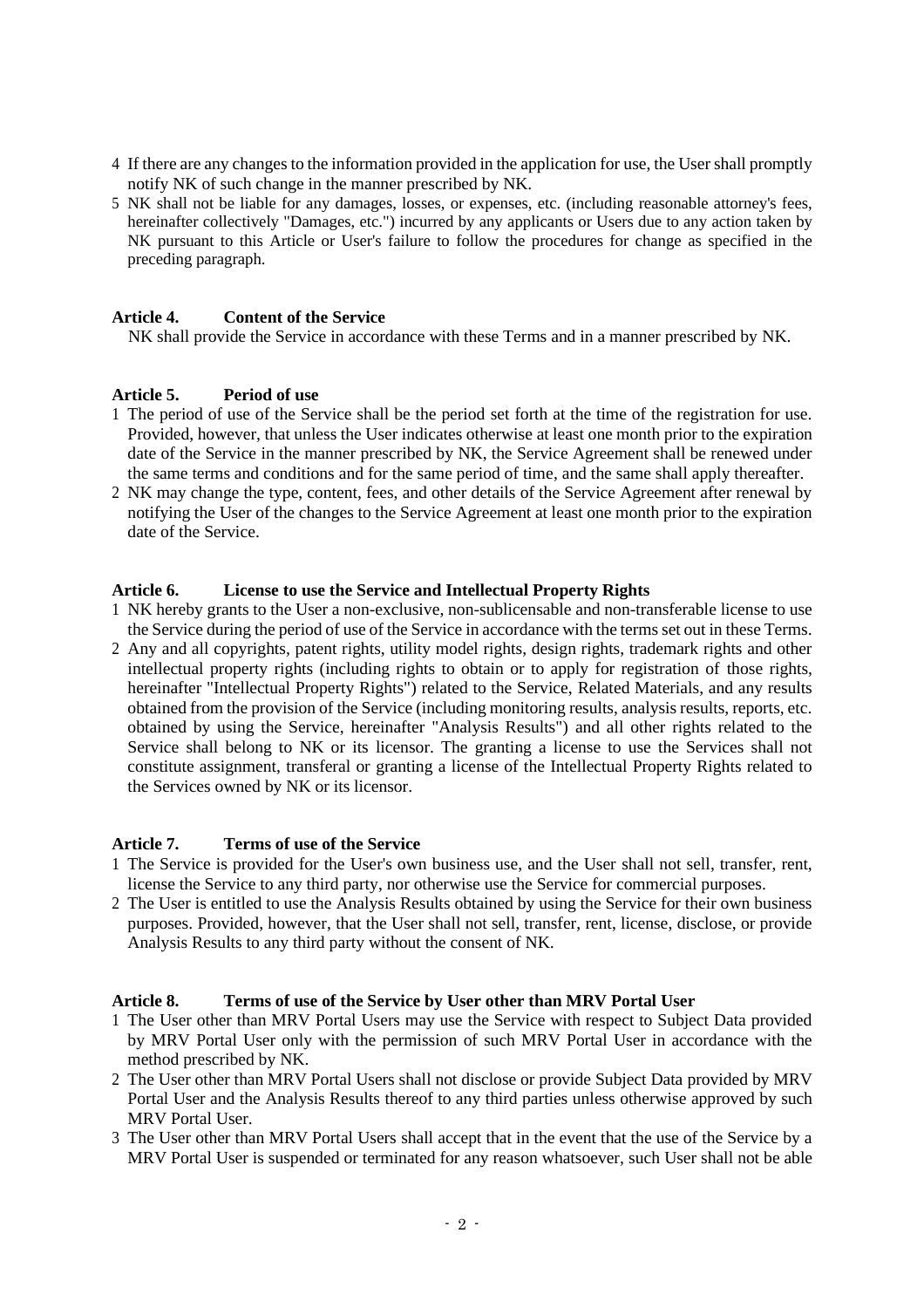to use all or part of the Service with respect to Subject Data provided by such MRV Portal User, except when using such Subject Data within the scope of the authority granted by such MRV Portal User.

## **Article 9. Utilization of Subject Data**

- 1 The MRV Portal User hereby grants to NK a non-exclusive license to utilize Subject Data provided by such MRV Portal User for the purpose of providing, maintaining, improving and enhancing the Services (hereinafter the "Purpose"). Notwithstanding the provisions of the MRV Portal Terms and Conditions, NK shall be entitled to utilize or process Subject Data within the scope of the Purposes.
- 2 Within the scope of the Purposes, NK shall be entitled to create statistical information by collecting, processing or otherwise Subject Data of multiple MRV Portal Users who use the Service so as not to be able to identify specific information, and utilize or process such statistical information (including provision or disclosure of such information to third parties).
- 3 NK is allowed to provide the Subject Data provided by MRV Portal User through the use of the Service to Users other than such MRV Portal User only to the extent that such MRV Portal User has granted its permission in a manner prescribed by NK.

## **Article 10. Utilizing data after termination of the use of the Service**

- 1 In the event that a MRV Portal User terminates the use of the Service, NK may thereafter continue to utilize or process Subject Data provided by such MRV Portal User to the extent necessary for use by other Users within the scope of the authority granted by such MRV Portal User.
- 2 In the event that a User other than MRV Portal Users terminates use of the Service, such User shall delete Subject Data acquired through use of the Service in accordance with NK's instructions and upon request by NK, such User shall submit to NK a written proof certifying that the obligations under this paragraph have been fulfilled.

# **Article 11. Subcontract**

NK may engage third parties to provide all or part of the Services. In this case, NK may provide Subject Data to the subcontractors to the extent necessary for the Purpose set forth in Article 9.1, and the subcontractor may utilize or process Subject Data within the scope of the Purpose. Provided, however, that NK shall manage and supervise such subcontractor with the care of a prudent manager.

#### **Article 12. Version update**

- 1 NK may make updates to the Service. The Users may obtain updated versions of the distribution program of the Service by logging into the Service if they wish.
- 2 The Users shall, at their own responsibility, use the latest updated version of the Service. Neither NK nor any of its officers and employees shall be liable for any Damages, etc. incurred by the Users arising out of or in connection with the use of old versions after the distribution of an updated version of the Service.

# **Article 13. Use of usage status**

The Users agree that NK may use information relating to the the status of use or frequency of use of the Service by the Users as statistical information in a form that is not able to identify the Users for the purpose of providing, maintaining, improving, enhancing and developing the Service.

#### **Article 14. Fees and payment methods**

1 The fees for the Service shall be set forth in a fee schedule separately set out by NK.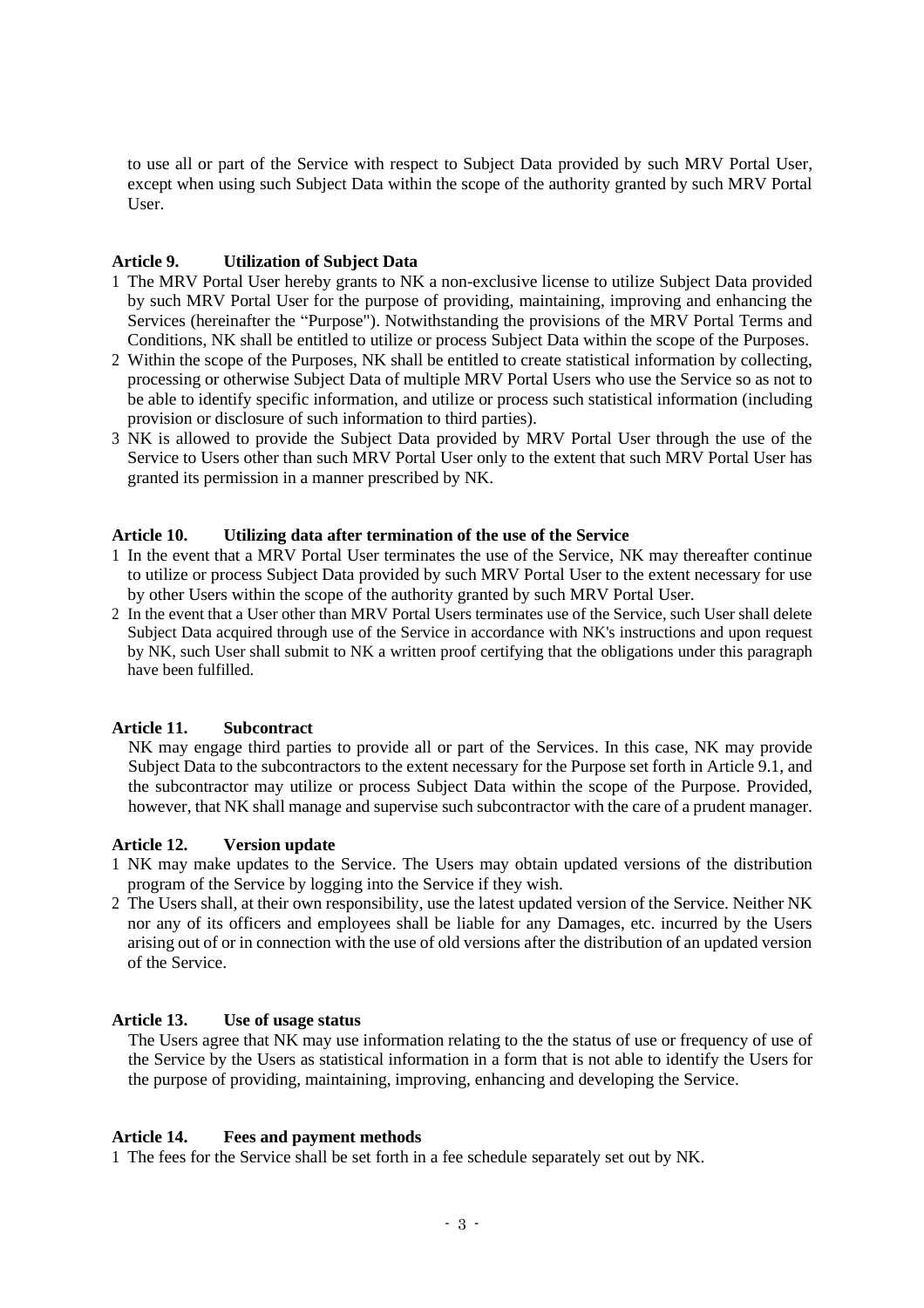- 2 The Users shall pay to NK the fees set out in the preceding paragraph by wire transfer to the bank account designated by NK within 30 days after the issuance date of an invoice from NK unless otherwise specified by NK (the expenses required for such wire transfer shall be borne by the Users.).
- 3 Fees paid to NK will not be refunded for any reason whatsoever.
- 4 In the event that the Users default in the payment of the fees and other costs, the Users shall pay to NK late payment charges at the rate of 5% per annum.

#### **Article 15. Management of password and ID**

- 1 The Users shall, at their own responsibility, properly manage and store their login IDs and passwords and shall handle their login IDs and passwords carefully to ensure that they are not divulged to any other party.
- 2 When a user logs in using a login ID and the corresponding password, NK shall deem that the User who has registered the relevant login ID has logged in to the Service.
- 3 Neither NK nor any of its officers and employees shall be liable for any Damages, etc. incurred by the Users arising from or in connection with the leakage or unauthorised use of the user's login ID and password due to inadequate management thereof or any unauthorised access to the service.

#### **Article 16. Setting up and maintaining equipment for the use of the Service**

- 1 The Users shall, at their own expenses and responsibility, set up equipment such as computers, telecommunication equipment and other devices and software, connect to the Internet and otherwise maintain the environment necessary for the use of the Services.
- 2 If the usage environment provided in the preceding paragraph has a malfunction, NK shall not be obliged to provide the Services to the User concerned.
- 3 When NK deems it necessary for maintenance, operation or technical reasons in relation to the Service, NK may carry out analysis, investigation, etc. on the equipment or usage environment used by the Users in using the Service.

#### **Article 17. Prohibition**

In using the Service, the Users are prohibited from engaging in any of the activities listed in the items set forth below:

- (1) Using the Service for the purposes of making available all or part of the Service or any function thereof to a third party, except as provided in these Terms;
- (2) Granting a license of, selling, leasing, transferring, or establishing security on, the Service to or for a third party;
- (3) Reverse engineering, such as analyzing, detecting, decompiling, or disassembling the software or programs for the Service by any means, or analyzing the source code or algorithm thereof;
- (4) Modifying, duplicating, adapting, processing, or otherwise amending the software or programs contained in the Service and creating derivative products using any part or all of the Service;
- (5) Infringing the Intellectual Property Rights or other rights and interests of NK, other users or other third parties;
- (6) Acts that may interfere with the provision of the Services
- (7) Acts of unauthorized access to the network or system of the Service or acts that destroy its functions;
- (8) Impersonating a third party;
- (9) Acts of having any kind of relationship with Anti-Social Forces;
- (10)Acts in breach of any laws or the public order and morals; or
- (11)Any other acts that NK otherwise determines inappropriate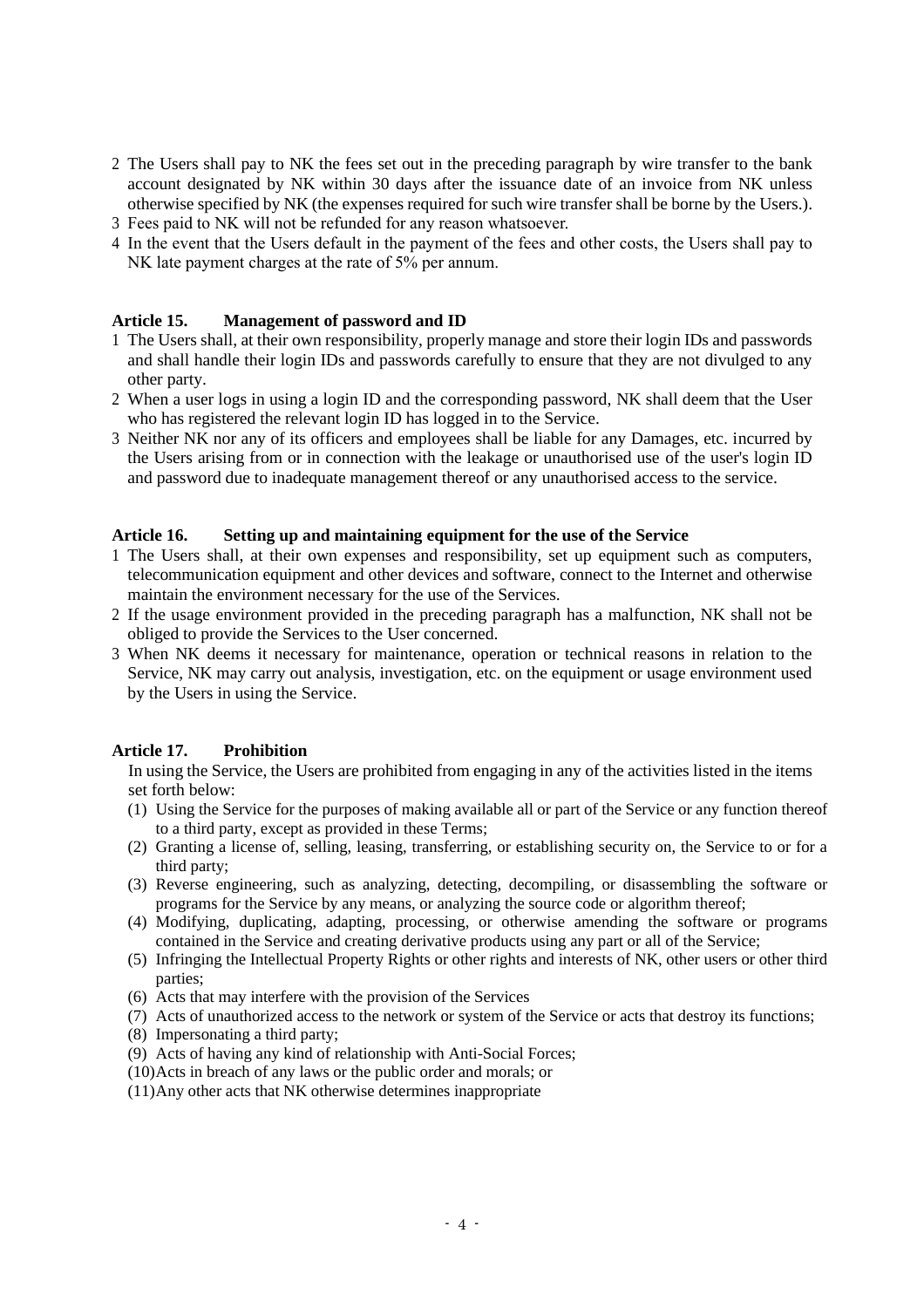## **Article 18. Termination of use of the Service by the User**

The Users may terminate the use of the Service and/or terminate the Service Agreement by giving one month's prior notice to NK in the manner prescribed by NK. Provided, however, that NK will not refund any fees already paid by the Users for any reason whatsoever.

# **Article 19. Suspension or termination of the Service by NK**

- 1 If any of the following events set forth below occur to the User, NK may immediately suspend the use of all or part of the Services by the Users, or terminate the use of the Services and/or terminate the Service Agreement, without any notice or demand and any compensation:
	- (1) If the User breaches these Terms, MRV Portal Terms and Conditions, or any other user agreement;
	- (2) If the use of MRV Portal Service is suspended or terminated;
	- (3) If the service agreement of ShipDC Service is terminated;
	- (4) If there is any delay of payment of the outstanding fees for the Services or any other payment;
	- (5) If a petition is filed to the User for the commencement of bankruptcy proceedings, civil rehabilitation proceedings, corporate reorganization proceedings, special liquidation, or other similar insolvency proceedings, or the assets of the User become subject to provisional seizure, provisional disposition, or compulsory execution by a third party;
	- (6) If the User is discovered to have a relationship with Anti-Social Forces; or
	- (7) If it is judged to be inappropriate by NK that the User continues to use the Service.
- 2 Upon termination of use of the Service for any reason whatsoever, the User shall return or delete software, programs and other materials provided by NK in connection with the use of the Service to NK in accordance with the instructions of NK.
- 3 The User shall pay any unpaid fees, late fees and other charges, if any, at the time of the termination of the Service Agreement in accordance with paragraph 1, by the date specified by NK.
- 4 Neither NK nor any of its officers or employees shall be liable for any Damages, etc. incurred by the Users as a result of any action taken by NK in accordance with paragraph 1.

#### **Article 20. Discontinuance, modification or termination of the Service**

- 1 NK shall be entitled to discontinue or suspend all or part of the Service without prior notice to the Users in the event that:
	- (1) Maintenance of the system related to the Services needs to be performed;
	- (2) NK becomes unable to operate the system and provide the Service due to communication line failure or interference by a third party;
	- (3) NK becomes unable to provide the Service due to force majeure, including but not limited to earthquake, lightning, fire, storm, flood, power blackout, natural disaster, infectious diseases, epidemics, etc.; or
	- (4) it is judged by NK that the discontinuance or suspension of the Service is required for other reasons whatsoever.
- 2 NK shall be entitled to at any time modify the type and content of the Services in its own discretion.
- 3 NK shall be entitled to at any time discontinue the Service in whole or in part and terminate the Service Agreement in whole or in part in its own discretion.
- 4 Neither NK nor any of its officers or employees shall be liable for any Damages, etc. incurred by the Users as a result of any action taken by NK in accordance with this Article.

#### **Article 21. Principle of Responsibilities of Users**

- 1 The User shall use the Services at their own discretion and responsibility and shall bear full responsibility for the use of the Services and the results thereof.
- 2 The User shall compensate NK or any of its officers and employees for any Damages, etc. suffered by NK or any of its officers and employees arising out of or in connection with the use of the Services by the User.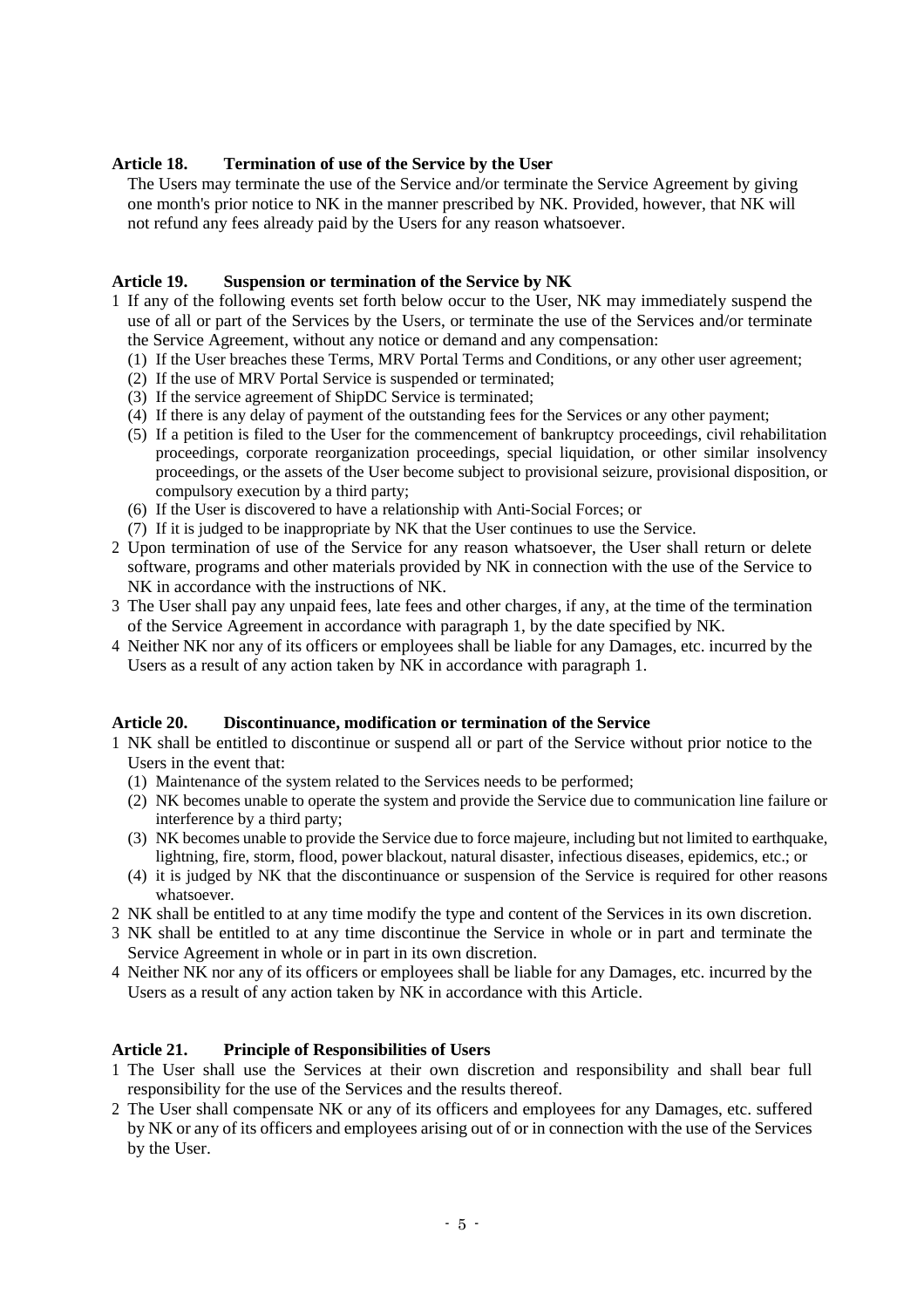## **Article 22. Disclaimer**

- 1 NK MAKES NO WARRANTY THAT THE SERVICE WILL BE FREE FROM BUGS OR DEFECTS IN SOFTWARE OR PROGRAMS. NEITHER NK NOR ANY OF ITS OFFICERS OR EMPLOYEES SHALL BE LIABLE FOR ANY FAILURE TO PROVIDE THE SERVICES DESCRIBED IN THE RELATED MATERIALS.
- 2 NEITHER NK NOR ANY OF ITS OFFICERS OR EMPLOYEES SHALL BE LIABLE FOR ANY DAMAGES, ETC. INCURRED BY THE USERS ARISING OUT OF OR IN CONNECTION WITH THE USE OF OR INABILITY TO USE THE SERVICES.
- 3 IF ANY DISPUTE ARISES BETWEEN A USER AND ANOTHER USER OR A THIRD PARTY ARISING OUT OF OR IN CONNECTION WITH THE USE OF THE SERVICE, THE USER SHALL, AT ITS OWN RESPONSIBILITY AND EXPENSES, RESOLVE THE DISPUTE, AND NEITHER NK NOR ANY OF ITS OFFICERS OR EMPLOYEES SHALL BE LIABLE THEREFORE.
- 4 NEITHER NK NOR ANY OF ITS OFFICERS OR EMPLOYEES SHALL BE LIABLE FOR ANY DAMAGES, ETC. INCURRED BY THE USERS ARISING OUT OF OR IN CONNECTION WITH IDENTITY THEFT OR OTHER UNAUTHORISED USE OF THE SERVICE.
- 5 NEITHER NK NOR ANY OF ITS OFFICERS OR EMPLOYEES SHALL BE LIABLE FOR ANY AND ALL RESULTS OBTAINED FROM THE USE OF THE SERVICE BY THE USER. THE USE OF THE SERVICE BY THE USER DOES NOT ASSURE THE NK'S CERTIFICATION OF EU-MRV OR OTHER VERIFICATIONS.
- 6 NK AND ANY OF ITS OFFICERS OR EMPLOYEES MAKES NO WARRANTY REGARDING THE ACCURACY, COMPLETENESS, CONFIDENTIALITY OR AVAILABILITY OF ANY INFORMATION OR DATA OBTAINED THROUGH THE SERVICE. NEITHER NK NOR ANY OF ITS OFFICERS OR EMPLOYEES SHALL BE LIABLE FOR ANY DAMAGES, ETC. INCURRED BY THE USERS ARISING OUT OF OR IN CONNECTION WITH FRAUD, ERROR OR ANY OTHER CAUSE RELATING TO INFORMATION AND DATA OBTAINED THROUGH THE USE OF THE SERVICE.
- 7 NK SHALL NOT BE RESPONSIBLE FOR ANY STORAGE, PRESERVATION, OR BACKUP OF DATA.

# **Article 23. Limitation of Liability**

Notwithstanding the provisions of the preceding Article, in the event that it is proven that NK is liable to the User for any damages, the liability of NK therefor in connection with the Service, irrespective of default liability, tort liability or any other legal cause of claim whatsoever, shall be limited to general Damages, etc. actually incurred by the User arising directly from causes attributable to NK or the breach of the Service Agreement by NK, and the maximum liability of NK therefor shall not exceed the amount equivalent to one month's fees actually paid by the User to NK. IN NO EVENT SHALL NK BE LIABLE OR RESPONSIBLE TO THE USER FOR ANY SPECIAL DAMAGES OR LOST PROFITS, IRRESPECTIVE OF WHETHER THE POSSIBILITY THEREOF HAS BEEN FORESEEN BY NK.

#### **Article 24. Confidentiality**

1 NK and the Users shall not disclose, provide, or leak to any third party any information provided by the other party in the performance of the Services regarding technology, business or other business matters (hereinafter, "Confidential Information", and the person who discloses Confidential Information shall be referred to as the "Disclosing Party", and the person who receives the same shall be referred to as the "Receiving Party"); provided, however, that this Article does not apply (i) if otherwise approved in these Terms (ii) if NK obtains prior consent from the Users, (iii) if the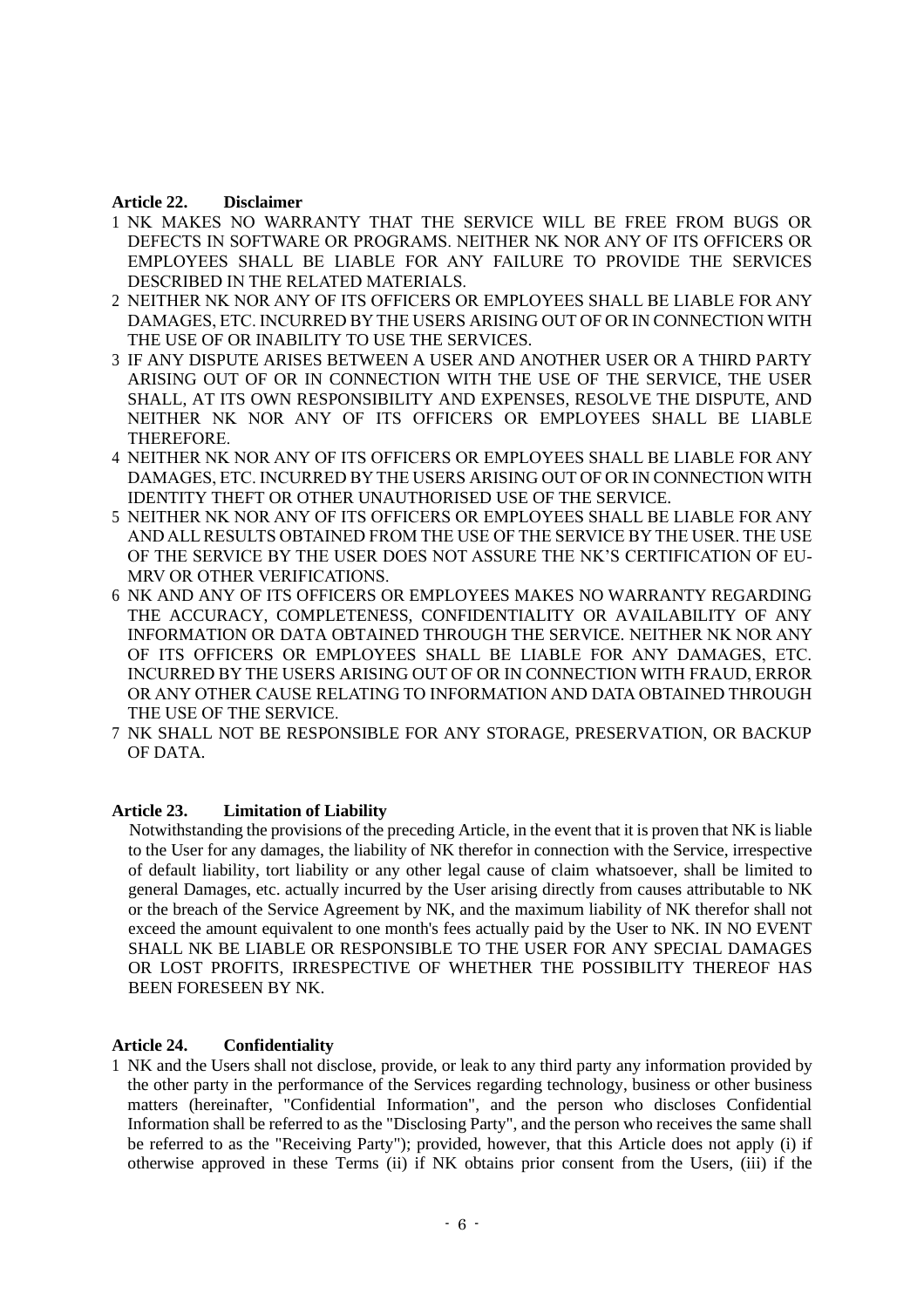disclosure is based on laws and regulations, (iv) if there is an urgent need, such as a marine accident, or (v) if the disclosure is required by court order, legal proceedings or is requested by a public organization, such as a national government having valid authorities.

- 2 Notwithstanding the provisions of paragraph 1, Confidential Information shall not include any information:
	- (1) already in the possession of the Receiving Party at the time of provision or disclosure;
	- (2) independently developed by the Receiving Party without relying on any Confidential Information;
	- (3) already publicly known at the time of provision or disclosure;
	- (4) that becomes publicly known due to a reason not attributable to the Receiving Party after provision or disclosure; or
	- (5) provided or disclosed by a third party who has the legitimate right therein without assuming a confidentiality obligation.
- 3 The provisions of this Article shall remain in force even after the suspension or termination of the Services.

#### **Article 25. Treatment of personal information**

NK shall handle personal information provided by Users for the performance of the Service in accordance with the privacy policy posted on its website.

#### **Article 26. Exclusion of Anti-Social Forces**

- 1 The Users represent and warrant that it, any of its officers or persons who are substantially involved in management does not fall into an organized crime group, an organized crime group member, formerly an organized crime group member at any time in the preceding five years, a quasi-organized crime group constituent member, organized crime group affiliate enterprise, soukaiya, socially active goro, special intelligent violent groups, or other equivalent persons (hereinafter, "Anti-Social Force") nor any of the following categories, and undertake that they will not fall under in the future:
	- (1) Having relationships in which the Anti-Social Force is deemed to control management;
	- (2) Having relationships in which the Anti-Social Force is recognized to be substantially involved in management;
	- (3) Having a relationship that is found to be using an Anti-Social Force unjustly; for example, for the purpose of acquiring a wrongful gain for itself or a third party, or for the purpose of inflicting damages on a third party;
	- (4) Having a relationship that is found to involve the provision of funds or the provision of convenience to the Anti-Social Force; and
	- (5) Its officers or persons who are substantially involved in management are socially accused of being an Anti-Social Force.
- 2 The Users shall affirm that it will not, by themselves or through the use of a third party, engage in any act of unreasonable demands using violence, threatening words or actions, spreading rumors, damaging the other party's reputation by using fraudulent means or force, or obstructing other party's business, or any other equivalent act.
- 3 NK may terminate the Service Agreement in the event that it is found that the User has violated any of the preceding paragraphs or made a false declaration with respect to the representations and warranties under paragraph 1, and that it is inappropriate to continue the transaction.

## **Article 27. Notice**

1 Unless otherwise specified in these Terms, any notices to the Users shall be given by e-mail, in writing, or posted on the website, or by other means deemed appropriate by NK.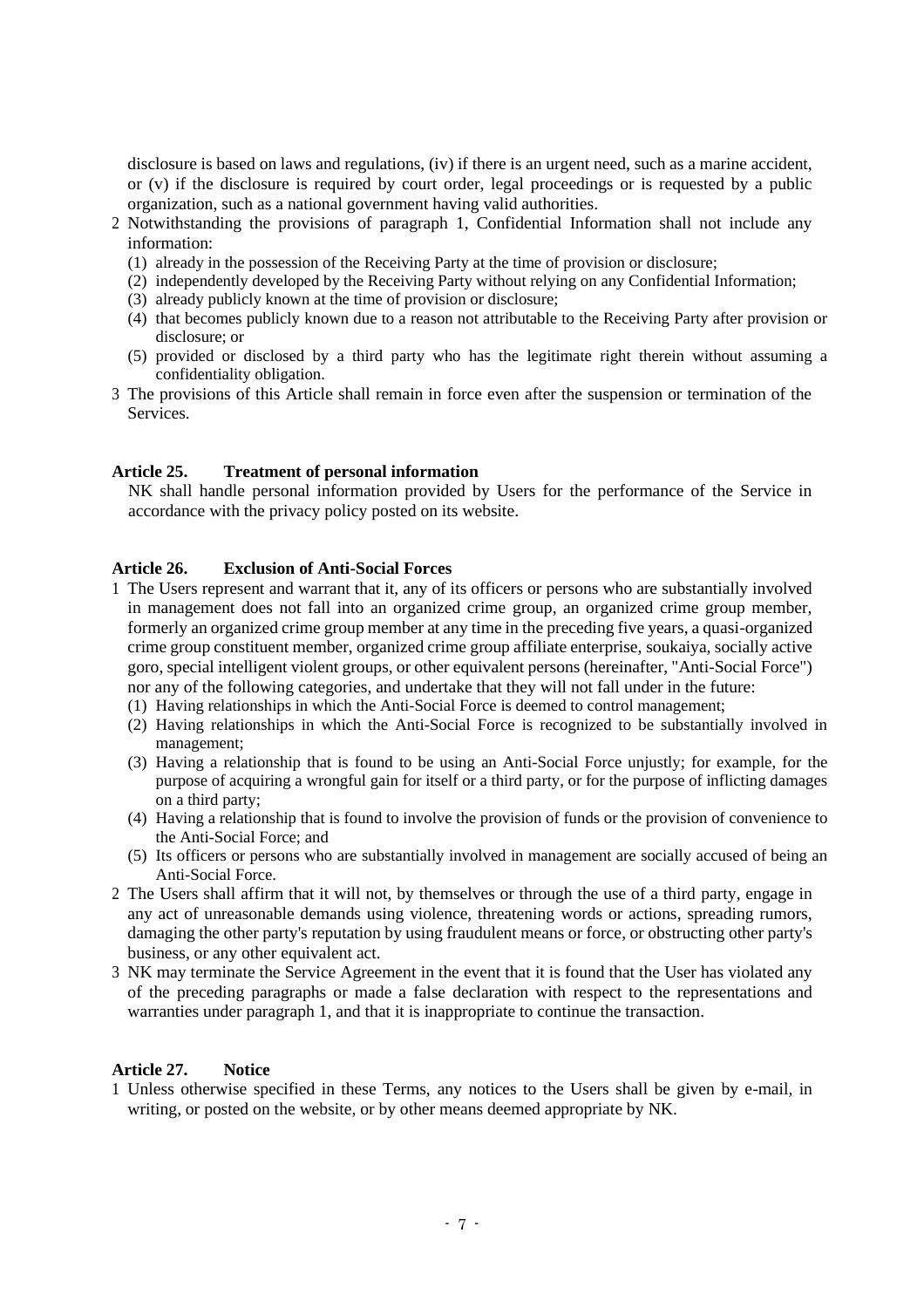2 In the event that NK gives notice to the Users by way of sending e-mails or posting on the website in accordance with the preceding paragraph, such notice shall be deemed to be received by the Users at the time of sending e-mail or posting on the website.

#### **Article 28. Amendments**

- 1 NK reserves the right to amend or change these Terms from time to time. In such case, the terms and conditions for the Users and other terms and conditions of the Service Agreement shall be governed by the amended Terms.
- 2 In the event of any amendment or change to these Terms, NK shall inform to the Users of the revised Terms with a reasonable notice period.

#### **Article 29. Assignment**

The Users shall not assign, transfer or grant security interests on the Service Agreement or its rights and obligations hereunder to a third party without the prior written consent of NK.

#### **Article 30. Severability**

If any provision of these Terms or a part thereof is held to be invalid or unenforceable, the remaining provisions hereof shall remain in full force and effect.

#### **Article 31. Governing law**

These Terms shall be governed by and construed in accordance with the laws of Japan.

#### **Article 32. Dispute Resolution**

- 1 Any and all disputes arising out of or in connection with these Terms or the Service shall be submitted by each party to the Tokyo Maritime Arbitration Commission of the Japan Shipping Exchange, Inc. while designating Tokyo as the seat and place of arbitration. The award given by an arbitrator(s) shall be final and binding upon both parties.
- 2 The selection of an arbitrator(s), arbitration procedure and any other matters related to arbitrations shall be addressed pursuant to the Rules of Arbitration of the Tokyo Maritime Arbitration Commission of the Japan Shipping Exchange, Inc.
- 3 Notwithstanding the provisions of the preceding paragraphs, the Tokyo District Court shall have exclusive jurisdiction in the first instance over any and all disputes arising out of or in connection with these Terms or the Service between NK and Users whose head office is located in Japan.

## **Article 33. Consultations**

Any matter not stipulated in these Terms or any questionable interpretation of these Terms shall be resolved through good faith consultation between NK and the Users.

Supplementary Provision Established on April 1, 2022